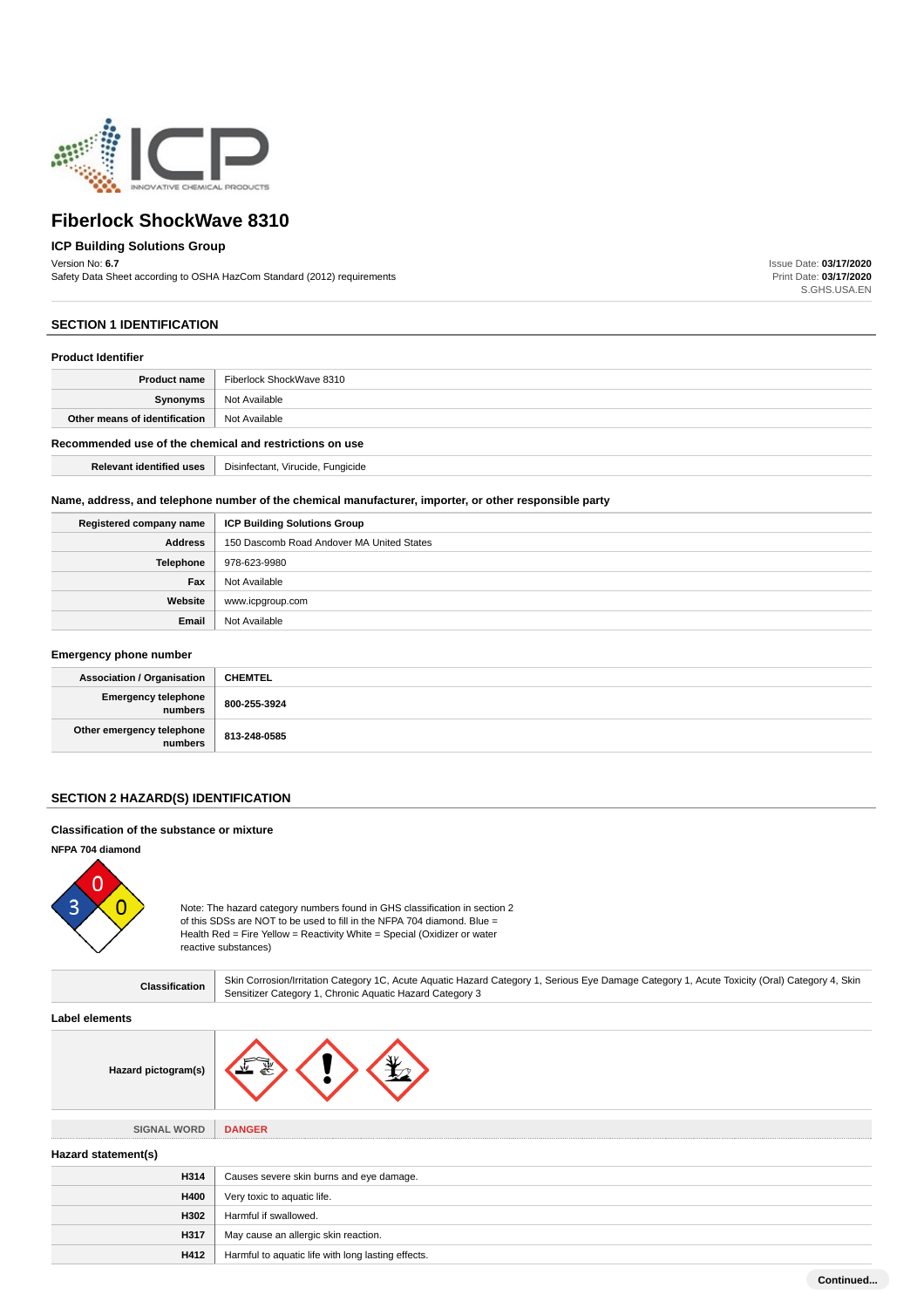# **Hazard(s) not otherwise classified**

Not Applicable

#### **Precautionary statement(s) General**

| P <sub>101</sub> | r label at hand.<br>If medical advice is needed, have product container or label, |  |
|------------------|-----------------------------------------------------------------------------------|--|
| P102             | Keep out of reach of children.                                                    |  |

## **Precautionary statement(s) Prevention**

| <b>P260</b> | mis                                                                                                            |  |
|-------------|----------------------------------------------------------------------------------------------------------------|--|
| P280        | We.<br>otection.<br>alothing loug<br>_alovec/protectiv<br>nroter<br>.<br>$\sim$ 1<br>$\qquad \qquad -1.5$<br>. |  |

## **Precautionary statement(s) Response**

| P301+P330+P331 | IF SWALLOWED: Rinse mouth. Do NOT induce vomiting.                                                         |  |
|----------------|------------------------------------------------------------------------------------------------------------|--|
| P303+P361+P353 | IF ON SKIN (or hair): Remove/Take off immediately all contaminated clothing. Rinse skin with water/shower. |  |

#### **Precautionary statement(s) Storage**

**P405** Store locked up.

#### **Precautionary statement(s) Disposal**

**P501** Dispose of contents/container to authorised hazardous or special waste collection point in accordance with any local regulation.

## **SECTION 3 COMPOSITION / INFORMATION ON INGREDIENTS**

#### **Substances**

See section below for composition of Mixtures

## **Mixtures**

| <b>CAS No</b> | %[weight] | Name                                                |
|---------------|-----------|-----------------------------------------------------|
| 68391-01-5    | 1-5       | benzyl-C12-18-alkyldimethylammonium chloride        |
| 68956-79-6    | 1-5       | (C12-18)alkyldimethyl(ethylbenzyl)ammonium chloride |
| 64-02-8       | $0 - 5$   | EDTA tetrasodium salt                               |
| 497-19-8      | $0 - 5$   | sodium carbonate                                    |
| 84133-50-6    | $0 - 5$   | alcohols C12-14 secondary ethoxylated               |

The specific chemical identity and/or exact percentage (concentration) of composition has been withheld as a trade secret.

## **SECTION 4 FIRST-AID MEASURES**

#### **Description of first aid measures**

| <b>Eye Contact</b>  | If this product comes in contact with the eyes:<br>Immediately hold eyelids apart and flush the eye continuously with running water.<br>Ensure complete irrigation of the eye by keeping eyelids apart and away from eye and moving the eyelids by occasionally lifting the upper<br>and lower lids.<br>▶ Continue flushing until advised to stop by the Poisons Information Centre or a doctor, or for at least 15 minutes.<br>Transport to hospital or doctor without delay.<br>▶ Removal of contact lenses after an eye injury should only be undertaken by skilled personnel.                                                                          |
|---------------------|------------------------------------------------------------------------------------------------------------------------------------------------------------------------------------------------------------------------------------------------------------------------------------------------------------------------------------------------------------------------------------------------------------------------------------------------------------------------------------------------------------------------------------------------------------------------------------------------------------------------------------------------------------|
| <b>Skin Contact</b> | If skin or hair contact occurs:<br>Immediately flush body and clothes with large amounts of water, using safety shower if available.<br>• Quickly remove all contaminated clothing, including footwear.<br>▶ Wash skin and hair with running water. Continue flushing with water until advised to stop by the Poisons Information Centre.<br>Transport to hospital, or doctor.                                                                                                                                                                                                                                                                             |
| Inhalation          | If fumes or combustion products are inhaled remove from contaminated area.<br>Lay patient down. Keep warm and rested.<br>Prostheses such as false teeth, which may block airway, should be removed, where possible, prior to initiating first aid procedures.<br>▶ Apply artificial respiration if not breathing, preferably with a demand valve resuscitator, bag-valve mask device, or pocket mask as trained.<br>Perform CPR if necessary.<br>Transport to hospital, or doctor, without delay.                                                                                                                                                          |
| Ingestion           | For advice, contact a Poisons Information Centre or a doctor at once.<br>• Urgent hospital treatment is likely to be needed.<br>If swallowed do <b>NOT</b> induce vomiting.<br>If vomiting occurs, lean patient forward or place on left side (head-down position, if possible) to maintain open airway and prevent aspiration.<br>• Observe the patient carefully.<br>▶ Never give liquid to a person showing signs of being sleepy or with reduced awareness; i.e. becoming unconscious.<br>► Give water to rinse out mouth, then provide liquid slowly and as much as casualty can comfortably drink.<br>Transport to hospital or doctor without delay. |

**Most important symptoms and effects, both acute and delayed**

See Section 11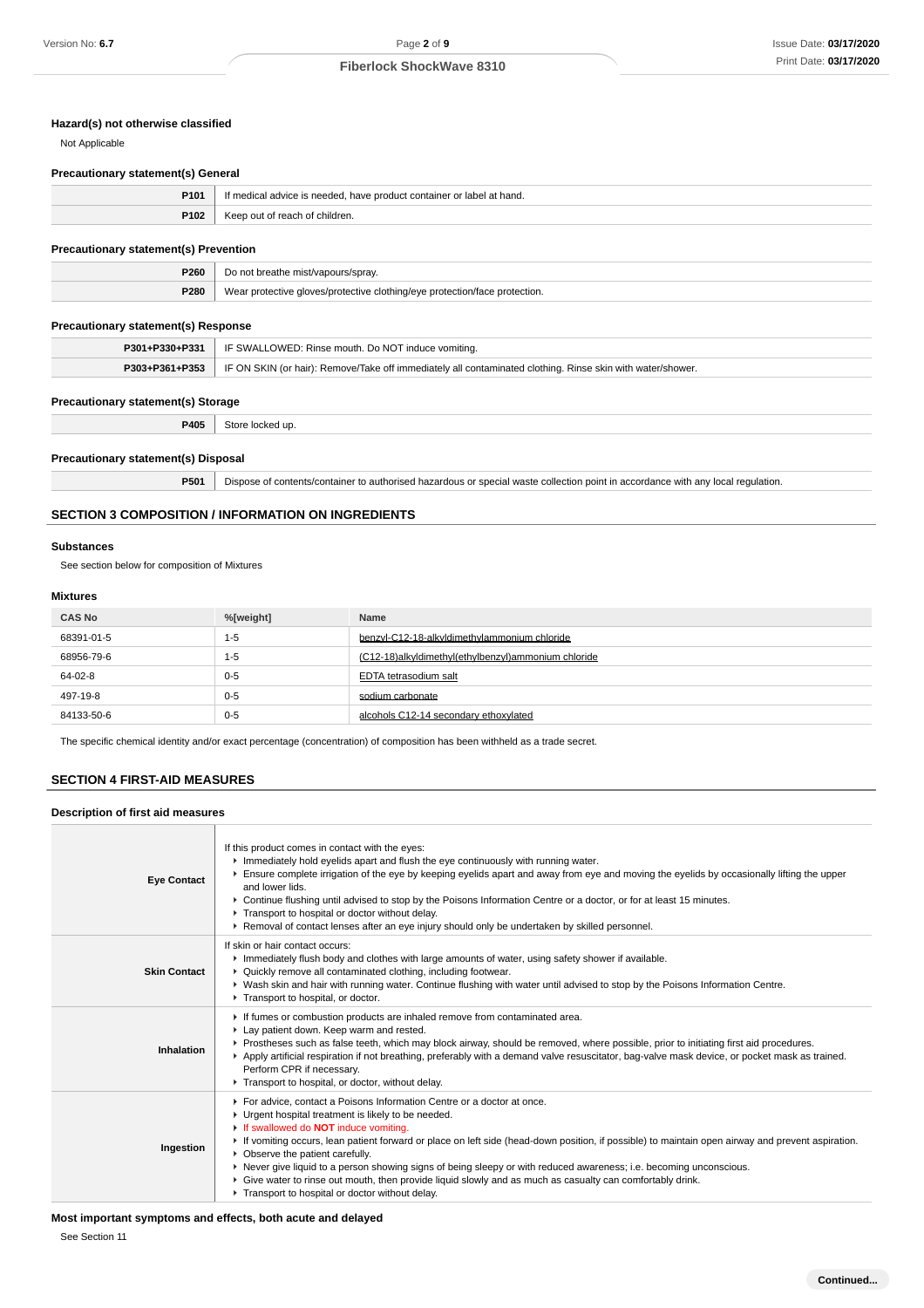#### **Indication of any immediate medical attention and special treatment needed**

Treat symptomatically.

## **SECTION 5 FIRE-FIGHTING MEASURES**

#### **Extinguishing media**

The product contains a substantial proportion of water, therefore there are no restrictions on the type of extinguishing media which may be used. Choice of extinguishing media should take into account surrounding areas.

#### **Special hazards arising from the substrate or mixture**

| <b>Fire Incompatibility</b>                                    | None known.                                                                                                                                                 |  |
|----------------------------------------------------------------|-------------------------------------------------------------------------------------------------------------------------------------------------------------|--|
| Special protective equipment and precautions for fire-fighters |                                                                                                                                                             |  |
| <b>Fire Fighting</b>                                           | Alert Fire Brigade and tell them location and nature of hazard.<br>$\triangleright$ Wear breathing apparatus plus protective gloves in the event of a fire. |  |
|                                                                | The material is not readily combustible under normal conditions.<br>► However, it will break down under fire conditions and the organic component may burn. |  |
| <b>Fire/Explosion Hazard</b>                                   | Decomposes on heating and produces toxic fumes of:<br>carbon dioxide (CO2)                                                                                  |  |
|                                                                | other pyrolysis products typical of burning organic material.<br>May emit poisonous fumes.<br>May emit corrosive fumes.                                     |  |

#### **SECTION 6 ACCIDENTAL RELEASE MEASURES**

#### **Personal precautions, protective equipment and emergency procedures**

See section 8

#### **Environmental precautions**

See section 12

## **Methods and material for containment and cleaning up**

| <b>Minor Spills</b> | Environmental hazard - contain spillage.<br>▶ Clean up all spills immediately.<br>Avoid breathing vapours and contact with skin and eyes. |
|---------------------|-------------------------------------------------------------------------------------------------------------------------------------------|
| <b>Major Spills</b> | Environmental hazard - contain spillage.<br>Moderate hazard.<br>Clear area of personnel and move upwind.                                  |

Personal Protective Equipment advice is contained in Section 8 of the SDS.

#### **SECTION 7 HANDLING AND STORAGE**

| Precautions for safe handling                                |                                                                                                                                                                                       |  |  |
|--------------------------------------------------------------|---------------------------------------------------------------------------------------------------------------------------------------------------------------------------------------|--|--|
| Safe handling                                                | Avoid all personal contact, including inhalation.<br>▶ Wear protective clothing when risk of exposure occurs.<br>DO NOT allow clothing wet with material to stay in contact with skin |  |  |
| Other information                                            |                                                                                                                                                                                       |  |  |
| Conditions for safe storage, including any incompatibilities |                                                                                                                                                                                       |  |  |
| Suitable container                                           | • Polyethylene or polypropylene container.<br>Packing as recommended by manufacturer.                                                                                                 |  |  |
| Storage incompatibility                                      | None known                                                                                                                                                                            |  |  |

# **SECTION 8 EXPOSURE CONTROLS / PERSONAL PROTECTION**

#### **Control parameters**

#### **OCCUPATIONAL EXPOSURE LIMITS (OEL)**

**INGREDIENT DATA**

Not Available

| <b>EMERGENCY LIMITS</b> |  |
|-------------------------|--|
|-------------------------|--|

| Ingredient                                       | <b>Material name</b>                                                   | TEEL-1                | TEEL-2         | TEEL-3                  |
|--------------------------------------------------|------------------------------------------------------------------------|-----------------------|----------------|-------------------------|
| benzyl-C12-18-<br>alkyldimethylammonium chloride | Alkylbenzyldimethyl ammonium chloride, (C12-C18)                       | $0.61 \text{ mg/m}$ 3 | $6.8$ mg/m $3$ | $60 \text{ mg/m}$ 3     |
| EDTA tetrasodium salt                            | Ethylenediaminetetraacetic acid, tetrasodium salt, dihydrate           | 82 mg/m3              | 900 mg/m3      | 5,500 mg/m3             |
| EDTA tetrasodium salt                            | Ethylenediaminetetraacetic acid, tetrasodiumn salt; (Tetrasodium EDTA) | 75 mg/m3              | 830 mg/m3      | $5,000 \,\mathrm{mg/m}$ |
| sodium carbonate                                 | Sodium carbonate                                                       | $7.6$ mg/m $3$        | 83 mg/m3       | 500 mg/m3               |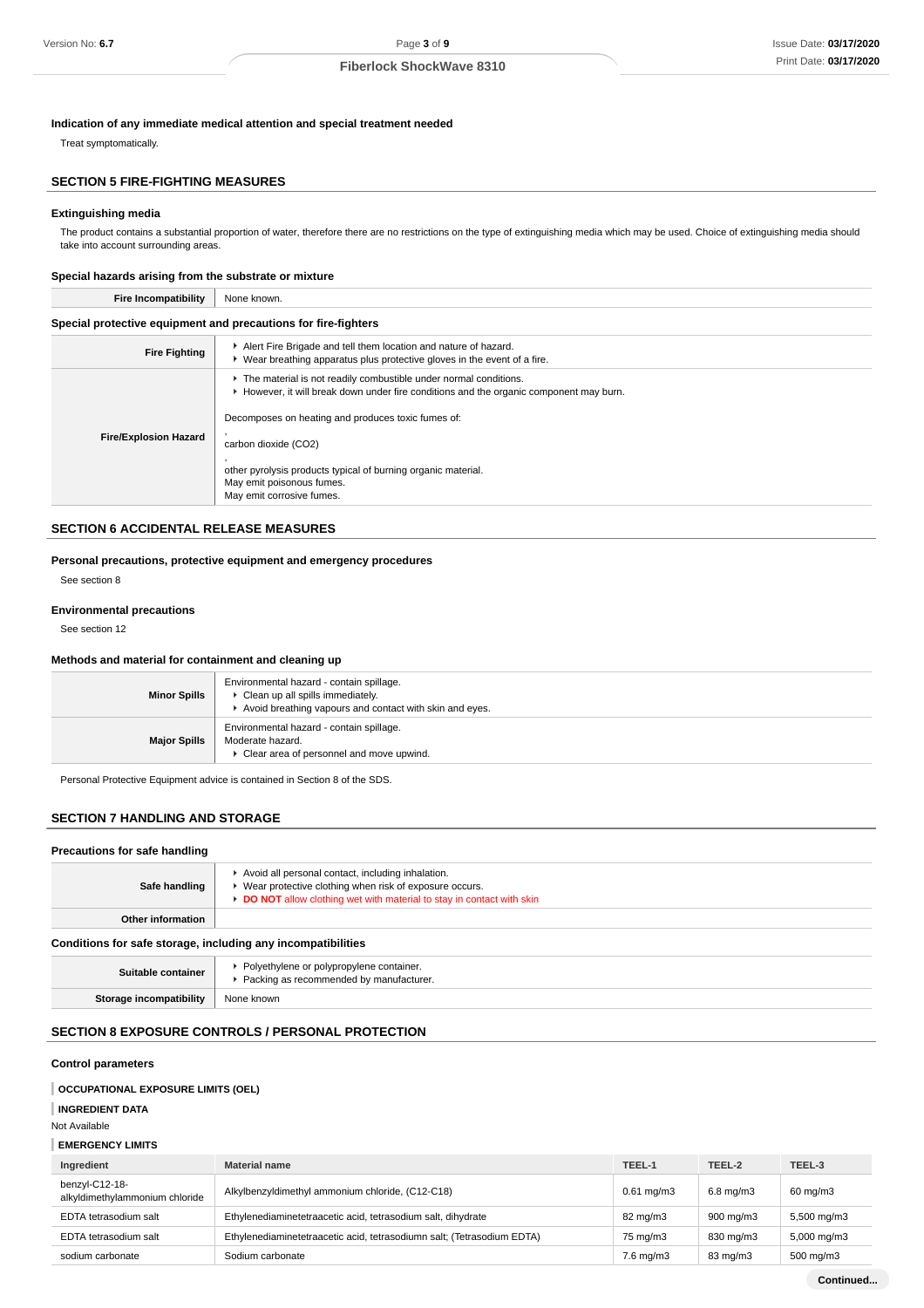| Ingredient                                             | <b>Original IDLH</b> | <b>Revised IDLH</b> |
|--------------------------------------------------------|----------------------|---------------------|
| benzyl-C12-18-alkyldimethylammonium<br>chloride        | Not Available        | Not Available       |
| (C12-18)alkyldimethyl(ethylbenzyl)ammonium<br>chloride | Not Available        | Not Available       |
| EDTA tetrasodium salt                                  | Not Available        | Not Available       |
| sodium carbonate                                       | Not Available        | Not Available       |
| alcohols C12-14 secondary ethoxylated                  | Not Available        | Not Available       |

#### **OCCUPATIONAL EXPOSURE BANDING**

| Ingredient                                       | <b>Occupational Exposure Band Rating</b>                                                                                                                                                                                                                                                 | <b>Occupational Exposure Band Limit</b> |  |
|--------------------------------------------------|------------------------------------------------------------------------------------------------------------------------------------------------------------------------------------------------------------------------------------------------------------------------------------------|-----------------------------------------|--|
| benzyl-C12-18-<br>alkyldimethylammonium chloride |                                                                                                                                                                                                                                                                                          | $\leq 0.01$ mg/m <sup>3</sup>           |  |
| EDTA tetrasodium salt                            |                                                                                                                                                                                                                                                                                          | $\leq 0.01$ mg/m <sup>3</sup>           |  |
| sodium carbonate                                 |                                                                                                                                                                                                                                                                                          | $\leq 0.01$ mg/m <sup>3</sup>           |  |
| Notes:                                           | Occupational exposure banding is a process of assigning chemicals into specific categories or bands based on a chemical's potency and the<br>adverse health outcomes associated with exposure. The output of this process is an occupational exposure band (OEB), which corresponds to a |                                         |  |

range of exposure concentrations that are expected to protect worker health.

#### **Exposure controls**

| Appropriate engineering<br>controls | Engineering controls are used to remove a hazard or place a barrier between the worker and the hazard. Well-designed engineering controls can<br>be highly effective in protecting workers and will typically be independent of worker interactions to provide this high level of protection.                                                                                                                                                                                                                                                                                                                                                                                                                                                                                                       |
|-------------------------------------|-----------------------------------------------------------------------------------------------------------------------------------------------------------------------------------------------------------------------------------------------------------------------------------------------------------------------------------------------------------------------------------------------------------------------------------------------------------------------------------------------------------------------------------------------------------------------------------------------------------------------------------------------------------------------------------------------------------------------------------------------------------------------------------------------------|
| <b>Personal protection</b>          |                                                                                                                                                                                                                                                                                                                                                                                                                                                                                                                                                                                                                                                                                                                                                                                                     |
| Eye and face protection             | Chemical goggles.<br>Full face shield may be required for supplementary but never for primary protection of eyes.                                                                                                                                                                                                                                                                                                                                                                                                                                                                                                                                                                                                                                                                                   |
| <b>Skin protection</b>              | See Hand protection below                                                                                                                                                                                                                                                                                                                                                                                                                                                                                                                                                                                                                                                                                                                                                                           |
| Hands/feet protection               | ▶ Wear chemical protective gloves, e.g. PVC.<br>▶ Wear safety footwear or safety gumboots, e.g. Rubber<br>▶ When handling corrosive liquids, wear trousers or overalls outside of boots, to avoid spills entering boots.<br><b>NOTE:</b><br>• The material may produce skin sensitisation in predisposed individuals. Care must be taken, when removing gloves and other protective<br>equipment, to avoid all possible skin contact.<br>The selection of suitable gloves does not only depend on the material, but also on further marks of quality which vary from manufacturer to<br>manufacturer. Where the chemical is a preparation of several substances, the resistance of the glove material can not be calculated in advance<br>and has therefore to be checked prior to the application. |
| <b>Body protection</b>              | See Other protection below                                                                                                                                                                                                                                                                                                                                                                                                                                                                                                                                                                                                                                                                                                                                                                          |
| Other protection                    | • Overalls.<br>$\triangleright$ P.V.C.                                                                                                                                                                                                                                                                                                                                                                                                                                                                                                                                                                                                                                                                                                                                                              |

## **Respiratory protection**

Type A Filter of sufficient capacity. (AS/NZS 1716 & 1715, EN 143:2000 & 149:2001, ANSI Z88 or national equivalent)

- Cartridge respirators should never be used for emergency ingress or in areas of unknown vapour concentrations or oxygen content.
- F The wearer must be warned to leave the contaminated area immediately on detecting any odours through the respirator. The odour may indicate that the mask is not functioning properly, that the vapour concentration is too high, or that the mask is not properly fitted. Because of these limitations, only restricted use of cartridge respirators is considered appropriate.
- Cartridge performance is affected by humidity. Cartridges should be changed after 2 hr of continuous use unless it is determined that the humidity is less than 75%, in which case, cartridges can be used for 4 hr. Used cartridges should be discarded daily, regardless of the length of time used

## **SECTION 9 PHYSICAL AND CHEMICAL PROPERTIES**

#### **Information on basic physical and chemical properties**

| Appearance                                      | Text          |                                                   |               |
|-------------------------------------------------|---------------|---------------------------------------------------|---------------|
|                                                 |               |                                                   |               |
| <b>Physical state</b>                           | Liquid        | Relative density (Water = 1)                      | Not Available |
| Odour                                           | Not Available | <b>Partition coefficient n-octanol</b><br>/ water | Not Available |
| <b>Odour threshold</b>                          | Not Available | Auto-ignition temperature (°C)                    | Not Available |
| pH (as supplied)                                | 11.0-12.0     | <b>Decomposition temperature</b>                  | Not Available |
| Melting point / freezing point<br>(°C)          | Not Available | Viscosity (cSt)                                   | Not Available |
| Initial boiling point and boiling<br>range (°C) | Not Available | Molecular weight (g/mol)                          | Not Available |
| Flash point (°C)                                | Not Available | <b>Taste</b>                                      | Not Available |
| <b>Evaporation rate</b>                         | Not Available | <b>Explosive properties</b>                       | Not Available |
| Flammability                                    | Not Available | <b>Oxidising properties</b>                       | Not Available |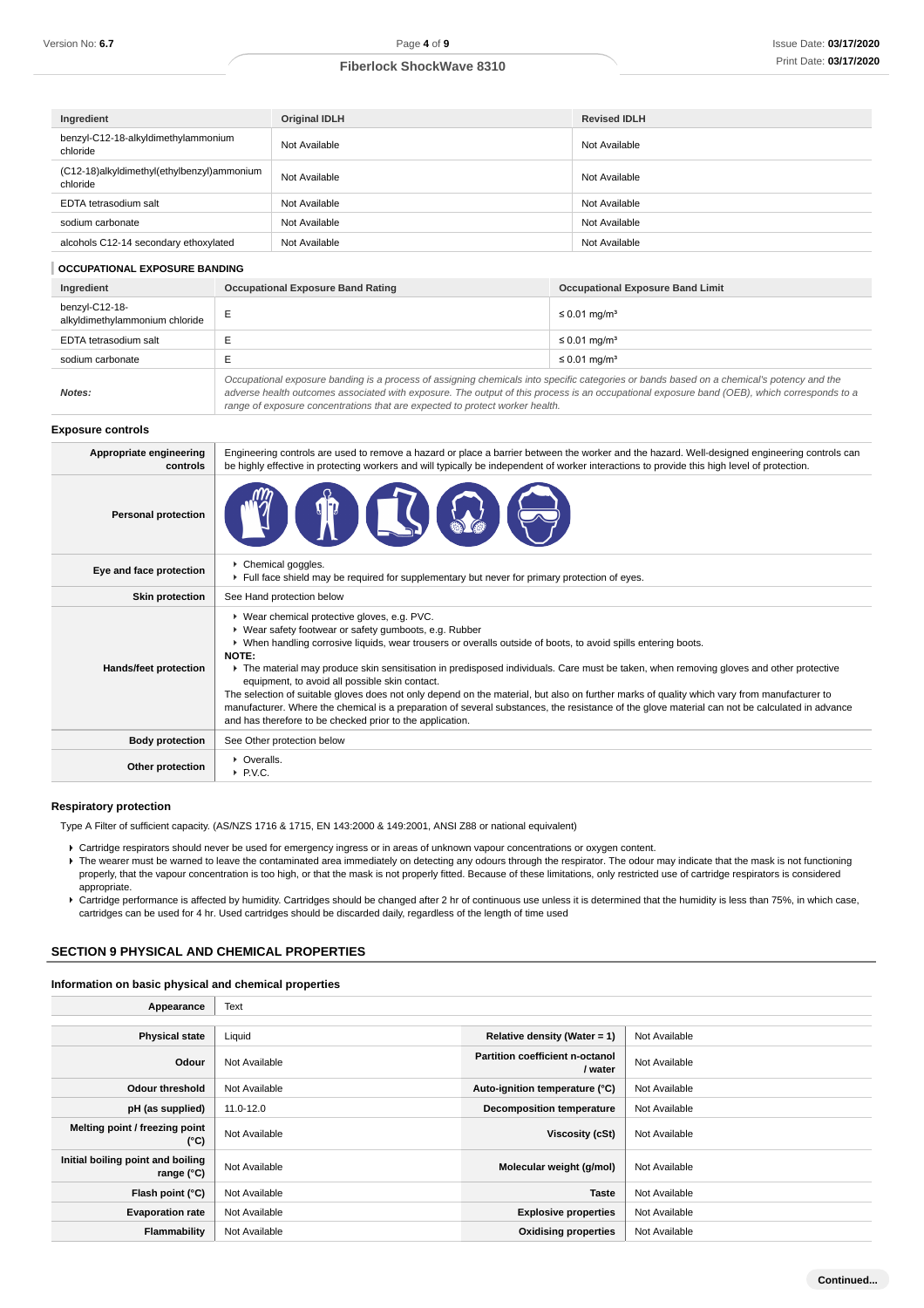| Upper Explosive Limit (%) | Not Available | Surface Tension (dyn/cm or<br>mN/m | Not Available |
|---------------------------|---------------|------------------------------------|---------------|
| Lower Explosive Limit (%) | Not Available | <b>Volatile Component (%vol)</b>   | Not Available |
| Vapour pressure (kPa)     | Not Available | Gas group                          | Not Available |
| Solubility in water       | Immiscible    | pH as a solution (1%)              | Not Available |
| Vapour density (Air = 1)  | Not Available | $VOC$ g/L                          | Not Available |

# **SECTION 10 STABILITY AND REACTIVITY**

| Reactivity                                 | See section 7                                                                            |
|--------------------------------------------|------------------------------------------------------------------------------------------|
| <b>Chemical stability</b>                  | • Unstable in the presence of incompatible materials.<br>▶ Product is considered stable. |
| Possibility of hazardous<br>reactions      | See section 7                                                                            |
| <b>Conditions to avoid</b>                 | See section 7                                                                            |
| Incompatible materials                     | See section 7                                                                            |
| <b>Hazardous decomposition</b><br>products | See section 5                                                                            |

## **SECTION 11 TOXICOLOGICAL INFORMATION**

# **Information on toxicological effects**

| Inhaled             | The material can cause respiratory irritation in some persons. The body's response to such irritation can cause further lung damage.<br>Not normally a hazard due to non-volatile nature of product<br>The material has NOT been classified by EC Directives or other classification systems as "harmful by inhalation". This is because of the lack of<br>corroborating animal or human evidence.                                                                                                                                                                                                                                                                                             |
|---------------------|------------------------------------------------------------------------------------------------------------------------------------------------------------------------------------------------------------------------------------------------------------------------------------------------------------------------------------------------------------------------------------------------------------------------------------------------------------------------------------------------------------------------------------------------------------------------------------------------------------------------------------------------------------------------------------------------|
| Ingestion           | The material can produce chemical burns within the oral cavity and gastrointestinal tract following ingestion.<br>The material has NOT been classified by EC Directives or other classification systems as "harmful by ingestion". This is because of the lack of<br>corroborating animal or human evidence.                                                                                                                                                                                                                                                                                                                                                                                   |
| <b>Skin Contact</b> | The material can produce chemical burns following direct contact with the skin.<br>Skin contact is not thought to have harmful health effects (as classified under EC Directives); the material may still produce health damage<br>following entry through wounds, lesions or abrasions.<br>Open cuts, abraded or irritated skin should not be exposed to this material<br>Entry into the blood-stream, through, for example, cuts, abrasions or lesions, may produce systemic injury with harmful effects. Examine the skin<br>prior to the use of the material and ensure that any external damage is suitably protected.                                                                    |
| Eye                 | The material can produce chemical burns to the eye following direct contact. Vapours or mists may be extremely irritating.<br>If applied to the eyes, this material causes severe eye damage.                                                                                                                                                                                                                                                                                                                                                                                                                                                                                                  |
| Chronic             | Repeated or prolonged exposure to corrosives may result in the erosion of teeth, inflammatory and ulcerative changes in the mouth and necrosis<br>(rarely) of the jaw. Bronchial irritation, with cough, and frequent attacks of bronchial pneumonia may ensue.<br>Long-term exposure to respiratory irritants may result in airways disease, involving difficulty breathing and related whole-body problems.<br>Skin contact with the material is more likely to cause a sensitisation reaction in some persons compared to the general population.<br>Substance accumulation, in the human body, may occur and may cause some concern following repeated or long-term occupational exposure. |

|                                            | <b>TOXICITY</b>                                                                                                                                                                                                                                                                                                                                                     | <b>IRRITATION</b>                                                                                                                                                                                                                                                                                                                                                                                        |
|--------------------------------------------|---------------------------------------------------------------------------------------------------------------------------------------------------------------------------------------------------------------------------------------------------------------------------------------------------------------------------------------------------------------------|----------------------------------------------------------------------------------------------------------------------------------------------------------------------------------------------------------------------------------------------------------------------------------------------------------------------------------------------------------------------------------------------------------|
|                                            | Not Available                                                                                                                                                                                                                                                                                                                                                       | Not Available                                                                                                                                                                                                                                                                                                                                                                                            |
| benzyl-C12-18-alkyldimethylammonium        | <b>TOXICITY</b>                                                                                                                                                                                                                                                                                                                                                     | <b>IRRITATION</b>                                                                                                                                                                                                                                                                                                                                                                                        |
| chloride                                   | Oral (rat) LD50: 447 mg/kg[2]                                                                                                                                                                                                                                                                                                                                       | Not Available                                                                                                                                                                                                                                                                                                                                                                                            |
| (C12-18)alkyldimethyl(ethylbenzyl)ammonium | <b>TOXICITY</b>                                                                                                                                                                                                                                                                                                                                                     | <b>IRRITATION</b>                                                                                                                                                                                                                                                                                                                                                                                        |
| chloride                                   | Fiberlock ShockWave 8310<br>Not Available<br><b>TOXICITY</b><br>Oral (rat) LD50: 630 mg/kg[2]<br><b>EDTA tetrasodium salt</b><br><b>TOXICITY</b><br>dermal (rat) LD50: >2000 mg/kg <sup>[2]</sup><br>Inhalation (guinea pig) LC50: 0.4 mg/l/2h <sup>[2]</sup><br>Oral (rat) LD50: 2800 mg/kg <sup>[2]</sup><br>sodium carbonate<br><b>TOXICITY</b><br>Not Available | Not Available                                                                                                                                                                                                                                                                                                                                                                                            |
|                                            |                                                                                                                                                                                                                                                                                                                                                                     | <b>IRRITATION</b>                                                                                                                                                                                                                                                                                                                                                                                        |
|                                            |                                                                                                                                                                                                                                                                                                                                                                     | Eyes (rabbit): 1.9 mg<br>Eyes (rabbit):100 mg/24h-moderate<br>Skin (rabbit):500 mg/24h-moderate<br><b>IRRITATION</b><br>Eye (rabbit): 100 mg/24h moderate<br>Eye (rabbit): 100 mg/30s mild<br>Eye (rabbit): 50 mg SEVERE<br>Eye: adverse effect observed (irritating)[1]<br>Skin (rabbit): 500 mg/24h mild<br>Skin: no adverse effect observed (not irritating)[1]<br><b>IRRITATION</b><br>Not Available |
|                                            |                                                                                                                                                                                                                                                                                                                                                                     |                                                                                                                                                                                                                                                                                                                                                                                                          |
|                                            |                                                                                                                                                                                                                                                                                                                                                                     |                                                                                                                                                                                                                                                                                                                                                                                                          |
|                                            |                                                                                                                                                                                                                                                                                                                                                                     |                                                                                                                                                                                                                                                                                                                                                                                                          |
|                                            |                                                                                                                                                                                                                                                                                                                                                                     |                                                                                                                                                                                                                                                                                                                                                                                                          |
|                                            |                                                                                                                                                                                                                                                                                                                                                                     |                                                                                                                                                                                                                                                                                                                                                                                                          |
|                                            |                                                                                                                                                                                                                                                                                                                                                                     |                                                                                                                                                                                                                                                                                                                                                                                                          |
|                                            |                                                                                                                                                                                                                                                                                                                                                                     |                                                                                                                                                                                                                                                                                                                                                                                                          |
|                                            |                                                                                                                                                                                                                                                                                                                                                                     |                                                                                                                                                                                                                                                                                                                                                                                                          |
|                                            |                                                                                                                                                                                                                                                                                                                                                                     |                                                                                                                                                                                                                                                                                                                                                                                                          |
|                                            |                                                                                                                                                                                                                                                                                                                                                                     |                                                                                                                                                                                                                                                                                                                                                                                                          |
| alcohols C12-14 secondary ethoxylated      |                                                                                                                                                                                                                                                                                                                                                                     |                                                                                                                                                                                                                                                                                                                                                                                                          |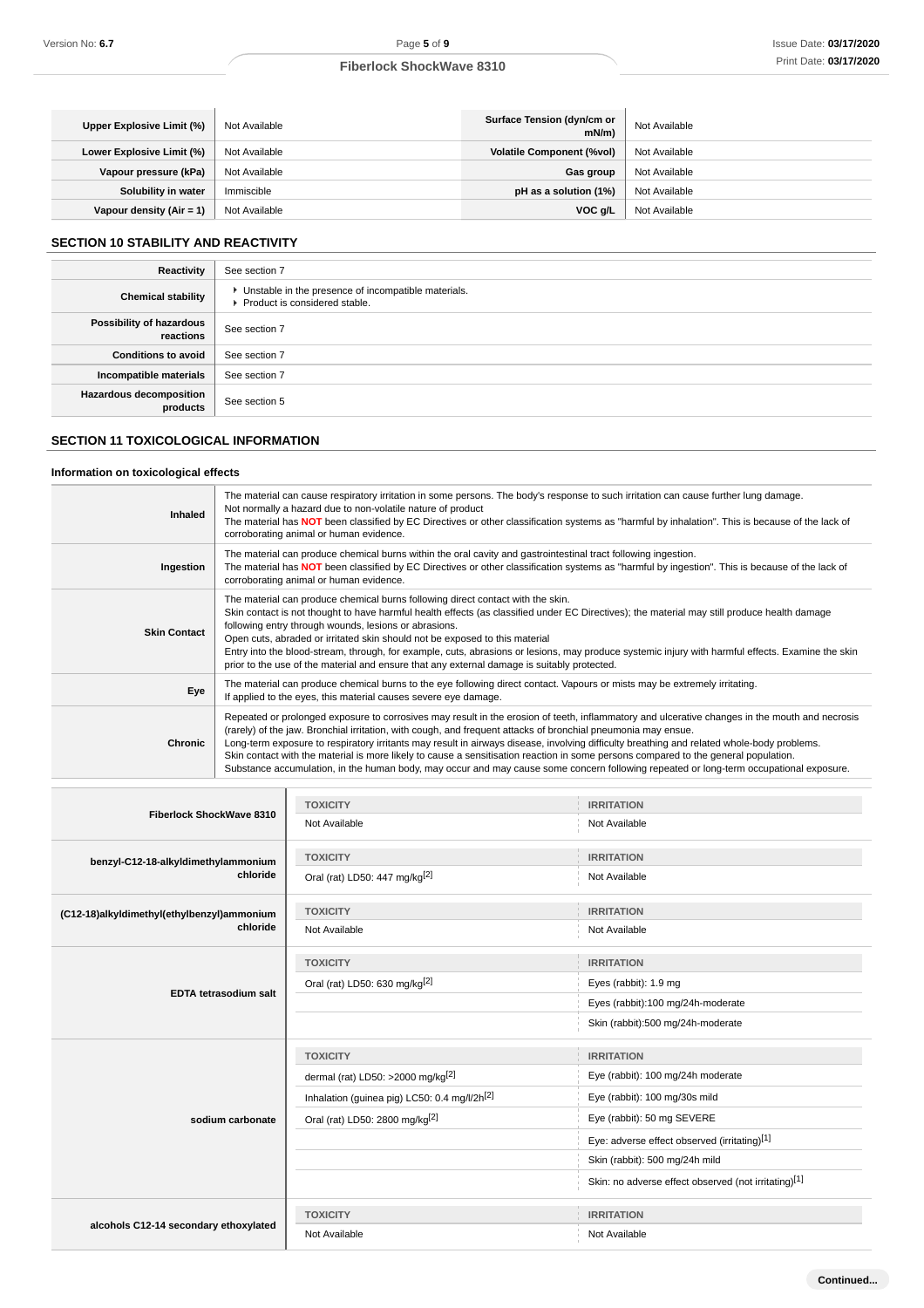| Legend:                                                                                                                                             |                                                      | specified data extracted from RTECS - Register of Toxic Effect of chemical Substances                                                                                                                                                                                                                                                                                                                                                                                                                                                                                                                                                                  |                                                                                                                                                                                  | 1. Value obtained from Europe ECHA Registered Substances - Acute toxicity 2.* Value obtained from manufacturer's SDS. Unless otherwise                                                                                                                                                                                                                                                                                                                                                                                                                                                                                                                                                                                                          |
|-----------------------------------------------------------------------------------------------------------------------------------------------------|------------------------------------------------------|--------------------------------------------------------------------------------------------------------------------------------------------------------------------------------------------------------------------------------------------------------------------------------------------------------------------------------------------------------------------------------------------------------------------------------------------------------------------------------------------------------------------------------------------------------------------------------------------------------------------------------------------------------|----------------------------------------------------------------------------------------------------------------------------------------------------------------------------------|-------------------------------------------------------------------------------------------------------------------------------------------------------------------------------------------------------------------------------------------------------------------------------------------------------------------------------------------------------------------------------------------------------------------------------------------------------------------------------------------------------------------------------------------------------------------------------------------------------------------------------------------------------------------------------------------------------------------------------------------------|
|                                                                                                                                                     | <b>EDTA TETRASODIUM SALT</b>                         | * Sigma Aldrich - for the dihydrate<br>For ethylendiaminetetraacetic acid (EDTA) and its salts:<br>unlikelv.                                                                                                                                                                                                                                                                                                                                                                                                                                                                                                                                           | complex is used commercially to either promote or inhibit chemical reactions, depending on application.                                                                          | EDTA is a strong organic acid, with a high affinity for alkaline-earth ions (for example, calcium and magnesium) and<br>heavy-metal ions (such as lad and mercury), resulting in highly stable chelate complexes. The ability of EDTA to<br>EDTA and its salts are expected to be absorbed by the lungs and the gastrointestinal tract; absorption through skin is                                                                                                                                                                                                                                                                                                                                                                              |
|                                                                                                                                                     | <b>SODIUM CARBONATE</b>                              | For sodium carbonate:<br>of the airways is also possible.                                                                                                                                                                                                                                                                                                                                                                                                                                                                                                                                                                                              | There is no evidence that sodium carbonate causes whole-body effects under normal handling and use.<br>swelling, the production of vesicles, scaling and thickening of the skin. | Sodium carbonate has little potential for skin irritation, but is irritating to the eyes. Due to its alkaline properties, irritation<br>There is no data available for animal studies regarding the repeated dose toxicity of sodium carbonate by any route.<br>The material may cause skin irritation after prolonged or repeated exposure and may produce on contact skin redness,                                                                                                                                                                                                                                                                                                                                                            |
| ALCOHOLS C12-14 SECONDARY ETHOXYLATED                                                                                                               |                                                      | air. They then form complex mixtures of oxidation products.<br>are sensitisers.<br>or contact with the skin or eyes.                                                                                                                                                                                                                                                                                                                                                                                                                                                                                                                                   | damage, mutations or cancer. No adverse reproductive or developmental effects were observed.                                                                                     | Polyethers (such as ethoxylated surfactants and polyethylene glycols) are highly susceptible to being oxidized in the<br>Animal testing reveals that whole the pure, non-oxidised surfactant is non-sensitizing, many of the oxidation products<br>Humans have regular contact with alcohol ethoxylates through a variety of industrial and consumer products such as<br>soaps, detergents and other cleaning products. Exposure to these chemicals can occur through swallowing, inhalation,<br>Both laboratory and animal testing has shown that there is no evidence for alcohol ethoxylates (AEs) causing genetic<br>Tri-ethylene glycol ethers undergo enzymatic oxidation to toxic alkoxy acids. They may irritate the skin and the eyes. |
| Fiberlock ShockWave 8310 & BENZYL-C12-18-<br>(C12-18)ALKYLDIMETHYL(ETHYLBENZYL)AMMONIUM<br><b>CHLORIDE &amp; EDTA TETRASODIUM SALT &amp; SODIUM</b> | ALKYLDIMETHYLAMMONIUM CHLORIDE &<br><b>CARBONATE</b> | high levels of highly irritating compound.                                                                                                                                                                                                                                                                                                                                                                                                                                                                                                                                                                                                             |                                                                                                                                                                                  | Asthma-like symptoms may continue for months or even years after exposure to the material ends. This may be due to<br>a non-allergic condition known as reactive airways dysfunction syndrome (RADS) which can occur after exposure to                                                                                                                                                                                                                                                                                                                                                                                                                                                                                                          |
| Fiberlock ShockWave 8310 & EDTA TETRASODIUM                                                                                                         | <b>SALT</b>                                          |                                                                                                                                                                                                                                                                                                                                                                                                                                                                                                                                                                                                                                                        | The following information refers to contact allergens as a group and may not be specific to this product.                                                                        | Contact allergies quickly manifest themselves as contact eczema, more rarely as urticaria or Quincke's oedema. The<br>pathogenesis of contact eczema involves a cell-mediated (T lymphocytes) immune reaction of the delayed type.                                                                                                                                                                                                                                                                                                                                                                                                                                                                                                              |
| BENZYL-C12-18-ALKYLDIMETHYLAMMONIUM<br><b>CHLORIDE &amp;</b><br>(C12-18)ALKYLDIMETHYL(ETHYLBENZYL)AMMONIUM<br><b>CHLORIDE</b>                       |                                                      | The material may cause severe skin irritation after prolonged or repeated exposure and may produce on contact skin<br>redness, swelling, the production of vesicles, scaling and thickening of the skin. Repeated exposures may produce<br>severe ulceration.<br>Alkyldimethylbenzylammonium chlorides are in the list of dangerous substances of council directive, classified as<br>"harmful in contact with skin and on ingestion", and "corrosive and very toxic to aquatic organisms". It can cause dose<br>dependent skin and eye irritation with possible deterioration of vision, possible sensitisation in those with pre-existing<br>eczema. |                                                                                                                                                                                  |                                                                                                                                                                                                                                                                                                                                                                                                                                                                                                                                                                                                                                                                                                                                                 |
| (C12-18)ALKYLDIMETHYL(ETHYLBENZYL)AMMONIUM<br><b>CHLORIDE &amp; ALCOHOLS C12-14 SECONDARY</b>                                                       | <b>ETHOXYLATED</b>                                   |                                                                                                                                                                                                                                                                                                                                                                                                                                                                                                                                                                                                                                                        | No significant acute toxicological data identified in literature search.                                                                                                         |                                                                                                                                                                                                                                                                                                                                                                                                                                                                                                                                                                                                                                                                                                                                                 |
| <b>Acute Toxicity</b>                                                                                                                               | ✔                                                    |                                                                                                                                                                                                                                                                                                                                                                                                                                                                                                                                                                                                                                                        | Carcinogenicity                                                                                                                                                                  | ×                                                                                                                                                                                                                                                                                                                                                                                                                                                                                                                                                                                                                                                                                                                                               |
| <b>Skin Irritation/Corrosion</b>                                                                                                                    | Ý                                                    |                                                                                                                                                                                                                                                                                                                                                                                                                                                                                                                                                                                                                                                        | Reproductivity                                                                                                                                                                   | ×                                                                                                                                                                                                                                                                                                                                                                                                                                                                                                                                                                                                                                                                                                                                               |
| <b>Serious Eye Damage/Irritation</b>                                                                                                                | ✔                                                    |                                                                                                                                                                                                                                                                                                                                                                                                                                                                                                                                                                                                                                                        | <b>STOT - Single Exposure</b>                                                                                                                                                    | ×                                                                                                                                                                                                                                                                                                                                                                                                                                                                                                                                                                                                                                                                                                                                               |
| <b>Respiratory or Skin</b><br>sensitisation                                                                                                         |                                                      |                                                                                                                                                                                                                                                                                                                                                                                                                                                                                                                                                                                                                                                        | <b>STOT - Repeated Exposure</b>                                                                                                                                                  | ×                                                                                                                                                                                                                                                                                                                                                                                                                                                                                                                                                                                                                                                                                                                                               |
| <b>Mutagenicity</b>                                                                                                                                 | ×                                                    |                                                                                                                                                                                                                                                                                                                                                                                                                                                                                                                                                                                                                                                        | <b>Aspiration Hazard</b>                                                                                                                                                         | ×                                                                                                                                                                                                                                                                                                                                                                                                                                                                                                                                                                                                                                                                                                                                               |

**Legend:**  $\mathbf{X}$  – Data either not available or does not fill the criteria for classification – Data available to make classification

**Continued...**

# **SECTION 12 ECOLOGICAL INFORMATION**

| <b>Toxicity</b>                                        |                         |                           |                               |                  |                  |
|--------------------------------------------------------|-------------------------|---------------------------|-------------------------------|------------------|------------------|
| Fiberlock ShockWave 8310                               | <b>ENDPOINT</b>         | <b>TEST DURATION (HR)</b> | <b>SPECIES</b>                | <b>VALUE</b>     | <b>SOURCE</b>    |
|                                                        | Not<br>Available        | Not Available             | Not Available                 | Not<br>Available | Not<br>Available |
| benzyl-C12-18-alkyldimethylammonium                    | <b>ENDPOINT</b>         | <b>TEST DURATION (HR)</b> | <b>SPECIES</b>                | <b>VALUE</b>     | <b>SOURCE</b>    |
| chloride                                               | <b>LC50</b>             | 96                        | Fish                          | $0.17$ mg/L $4$  |                  |
| (C12-18)alkyldimethyl(ethylbenzyl)ammonium<br>chloride | <b>ENDPOINT</b>         | <b>TEST DURATION (HR)</b> | <b>SPECIES</b>                | <b>VALUE</b>     | <b>SOURCE</b>    |
|                                                        | <b>Not</b><br>Available | Not Available             | Not Available                 | Not<br>Available | Not<br>Available |
|                                                        | <b>ENDPOINT</b>         | <b>TEST DURATION (HR)</b> | <b>SPECIES</b>                | <b>VALUE</b>     | <b>SOURCE</b>    |
|                                                        | <b>LC50</b>             | 96                        | Fish                          | 1-592mg/L        | $\overline{2}$   |
| <b>EDTA tetrasodium salt</b>                           | EC50                    | 48                        | Crustacea                     | $140$ mg/L       | 2                |
|                                                        | <b>EC50</b>             | 72                        | Algae or other aquatic plants | $=1.01$ mg/L     | -1               |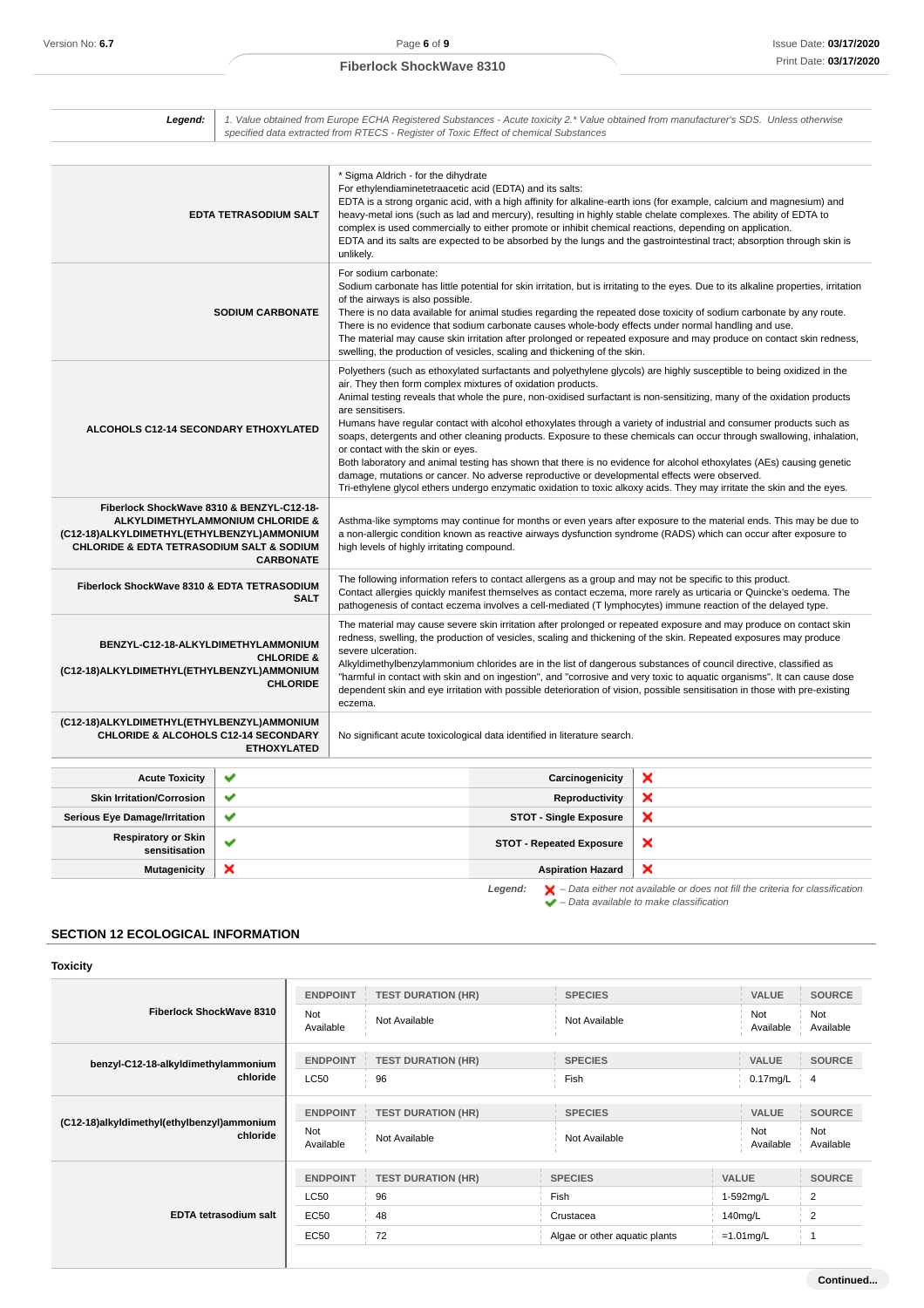|                                       |  | EC10             | 72                        | Algae or other aquatic plants                                                                                                                                                                                                                                                                                                                                                                   | $=0.48$ mg/L     |                  |
|---------------------------------------|--|------------------|---------------------------|-------------------------------------------------------------------------------------------------------------------------------------------------------------------------------------------------------------------------------------------------------------------------------------------------------------------------------------------------------------------------------------------------|------------------|------------------|
|                                       |  | <b>NOEC</b>      | 71                        | Algae or other aquatic plants                                                                                                                                                                                                                                                                                                                                                                   | 0.0003802mg/L    | $\overline{4}$   |
|                                       |  | <b>ENDPOINT</b>  | <b>TEST DURATION (HR)</b> | <b>SPECIES</b>                                                                                                                                                                                                                                                                                                                                                                                  | <b>VALUE</b>     | <b>SOURCE</b>    |
|                                       |  | <b>LC50</b>      | 96                        | Fish                                                                                                                                                                                                                                                                                                                                                                                            | 300mg/L          | 4                |
| sodium carbonate                      |  | <b>EC50</b>      | 48                        | Crustacea                                                                                                                                                                                                                                                                                                                                                                                       | $=176$ mg/L      |                  |
|                                       |  | EC50             | 96                        | Algae or other aquatic plants                                                                                                                                                                                                                                                                                                                                                                   | 242mg/L          | 4                |
|                                       |  | <b>NOEC</b>      | 16                        | Crustacea                                                                                                                                                                                                                                                                                                                                                                                       | 424mg/L          | 4                |
|                                       |  | <b>ENDPOINT</b>  | <b>TEST DURATION (HR)</b> | <b>SPECIES</b>                                                                                                                                                                                                                                                                                                                                                                                  | <b>VALUE</b>     | <b>SOURCE</b>    |
| alcohols C12-14 secondary ethoxylated |  | Not<br>Available | Not Available             | Not Available                                                                                                                                                                                                                                                                                                                                                                                   | Not<br>Available | Not<br>Available |
| Legend:                               |  |                  |                           | Extracted from 1. IUCLID Toxicity Data 2. Europe ECHA Registered Substances - Ecotoxicological Information - Aquatic Toxicity 3. EPIWIN Suite<br>V3.12 (QSAR) - Aquatic Toxicity Data (Estimated) 4. US EPA, Ecotox database - Aquatic Toxicity Data 5. ECETOC Aquatic Hazard Assessment<br>Data 6. NITE (Japan) - Bioconcentration Data 7. METI (Japan) - Bioconcentration Data 8. Vendor Data |                  |                  |

Very toxic to aquatic organisms, may cause long-term adverse effects in the aquatic environment. Do NOT allow product to come in contact with surface waters or to intertidal areas below the mean high water mark. Do not contaminate water when cleaning equipment or disposing

of equipment wash-waters.

**DO NOT** discharge into sewer or waterways.

#### **Persistence and degradability**

| Ind    |     |     |
|--------|-----|-----|
| $\sim$ | LOW | LOW |
|        |     |     |

#### **Bioaccumulative potential**

| LOW (LogKOW = $-0.4605$ )<br>sodium carbonate |  |
|-----------------------------------------------|--|

#### **Mobility in soil**

| Ingredient       | <b>Mobility</b>         |
|------------------|-------------------------|
| sodium carbonate | HIGH<br>1/1/2<br>$\sim$ |

#### **SECTION 13 DISPOSAL CONSIDERATIONS**

# **Waste treatment methods**

| ► Containers may still present a chemical hazard/ danger when empty.<br>▶ Return to supplier for reuse/ recycling if possible.<br>Legislation addressing waste disposal requirements may differ by country, state and/ or territory. Each user must refer to laws operating in their<br>area.<br>► DO NOT allow wash water from cleaning or process equipment to enter drains.<br>Product / Packaging disposal<br>It may be necessary to collect all wash water for treatment before disposal.<br>▶ Recycle wherever possible.<br>▶ Consult manufacturer for recycling options or consult local or regional waste management authority for disposal if no suitable treatment or<br>disposal facility can be identified. |
|-------------------------------------------------------------------------------------------------------------------------------------------------------------------------------------------------------------------------------------------------------------------------------------------------------------------------------------------------------------------------------------------------------------------------------------------------------------------------------------------------------------------------------------------------------------------------------------------------------------------------------------------------------------------------------------------------------------------------|
|-------------------------------------------------------------------------------------------------------------------------------------------------------------------------------------------------------------------------------------------------------------------------------------------------------------------------------------------------------------------------------------------------------------------------------------------------------------------------------------------------------------------------------------------------------------------------------------------------------------------------------------------------------------------------------------------------------------------------|

## **SECTION 14 TRANSPORT INFORMATION**

## **Labels Required**

**Marine Pollutant**



**Land transport (DOT): NOT REGULATED FOR TRANSPORT OF DANGEROUS GOODS**

**Air transport (ICAO-IATA / DGR): NOT REGULATED FOR TRANSPORT OF DANGEROUS GOODS**

**Sea transport (IMDG-Code / GGVSee): NOT REGULATED FOR TRANSPORT OF DANGEROUS GOODS**

**Transport in bulk according to Annex II of MARPOL and the IBC code** Not Applicable

#### **SECTION 15 REGULATORY INFORMATION**

**Safety, health and environmental regulations / legislation specific for the substance or mixture**

**BENZYL-C12-18-ALKYLDIMETHYLAMMONIUM CHLORIDE IS FOUND ON THE FOLLOWING REGULATORY LISTS**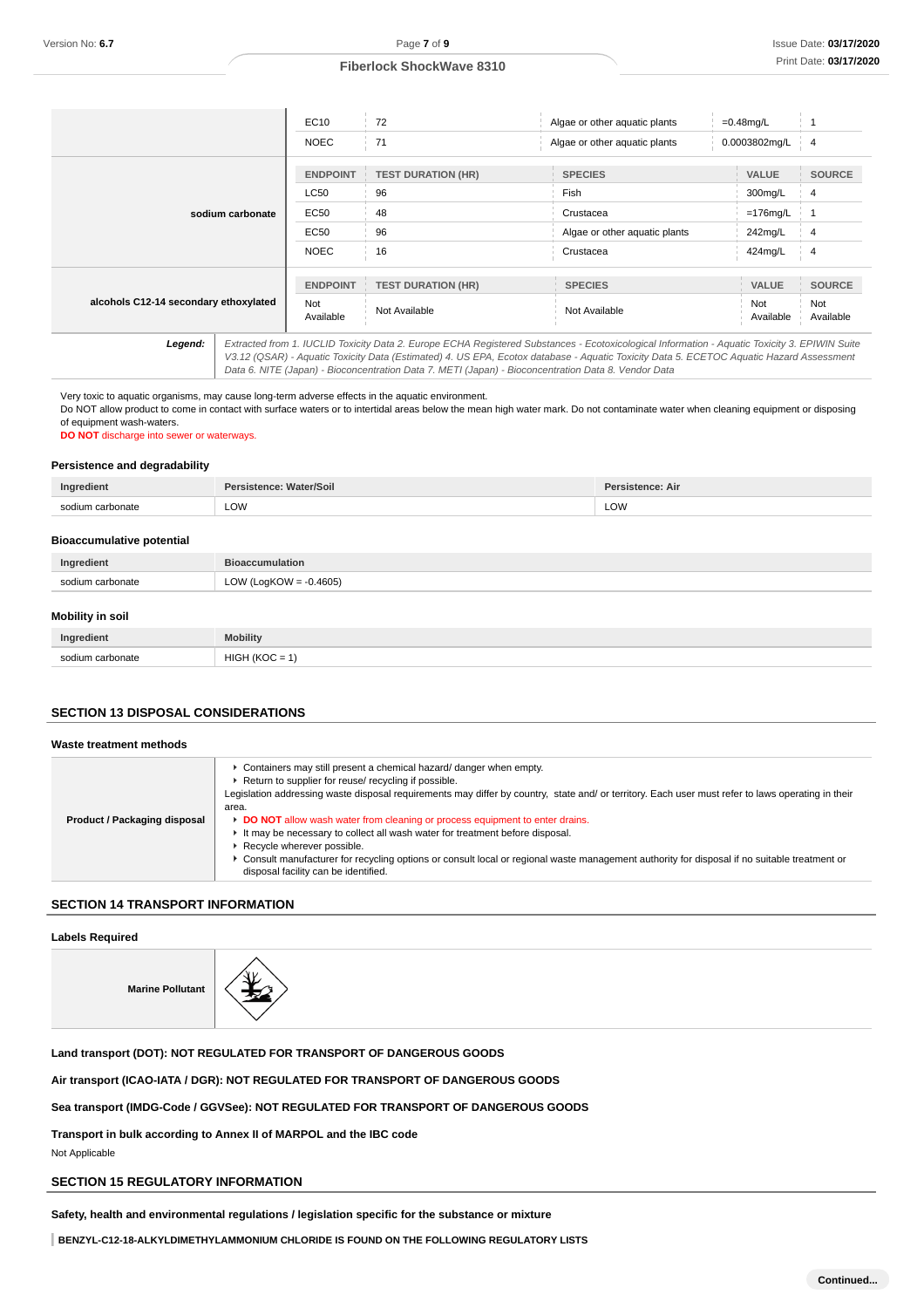| US DOE Temporary Emergency Exposure Limits (TEELs)                                                                          | US TSCA Chemical Substance Inventory - Interim List of Active Substances |           |
|-----------------------------------------------------------------------------------------------------------------------------|--------------------------------------------------------------------------|-----------|
| US Toxic Substances Control Act (TSCA) - Chemical Substance Inventory                                                       |                                                                          |           |
| (C12-18) ALKYLDIMETHYL (ETHYLBENZYL) AMMONIUM CHLORIDE IS FOUND ON THE FOLLOWING REGULATORY LISTS                           |                                                                          |           |
| US Toxic Substances Control Act (TSCA) - Chemical Substance Inventory                                                       | US TSCA Chemical Substance Inventory - Interim List of Active Substances |           |
| EDTA TETRASODIUM SALT IS FOUND ON THE FOLLOWING REGULATORY LISTS                                                            |                                                                          |           |
| US DOE Temporary Emergency Exposure Limits (TEELs)                                                                          | US TSCA Chemical Substance Inventory - Interim List of Active Substances |           |
| US Toxic Substances Control Act (TSCA) - Chemical Substance Inventory                                                       | US TSCA Section 5(a)(2) - Significant New Use Rules (SNURs)              |           |
| SODIUM CARBONATE IS FOUND ON THE FOLLOWING REGULATORY LISTS                                                                 |                                                                          |           |
|                                                                                                                             |                                                                          |           |
| US DOE Temporary Emergency Exposure Limits (TEELs)<br>US Toxic Substances Control Act (TSCA) - Chemical Substance Inventory | US TSCA Chemical Substance Inventory - Interim List of Active Substances |           |
| ALCOHOLS C12-14 SECONDARY ETHOXYLATED IS FOUND ON THE FOLLOWING REGULATORY LISTS                                            |                                                                          |           |
| US Toxic Substances Control Act (TSCA) - Chemical Substance Inventory                                                       | US TSCA Chemical Substance Inventory - Interim List of Active Substances |           |
| US Toxic Substances Control Act (TSCA) - Premanufacture Notice (PMN) Chemicals                                              | US TSCA Section 5(a)(2) - Significant New Use Rules (SNURs)              |           |
| <b>Federal Regulations</b>                                                                                                  |                                                                          |           |
|                                                                                                                             |                                                                          |           |
| Superfund Amendments and Reauthorization Act of 1986 (SARA)                                                                 |                                                                          |           |
| <b>SECTION 311/312 HAZARD CATEGORIES</b>                                                                                    |                                                                          |           |
| Flammable (Gases, Aerosols, Liquids, or Solids)                                                                             |                                                                          | No        |
| Gas under pressure                                                                                                          |                                                                          | No        |
| Explosive                                                                                                                   |                                                                          | <b>No</b> |
| Self-heating                                                                                                                |                                                                          | <b>No</b> |
| Pyrophoric (Liquid or Solid)                                                                                                |                                                                          | No        |
| Pyrophoric Gas                                                                                                              |                                                                          | No        |
| Corrosive to metal                                                                                                          |                                                                          | No        |
| Oxidizer (Liquid, Solid or Gas)                                                                                             |                                                                          | No        |
| Organic Peroxide                                                                                                            |                                                                          | <b>No</b> |
| Self-reactive                                                                                                               |                                                                          | No        |
| In contact with water emits flammable gas                                                                                   |                                                                          | <b>No</b> |
| Combustible Dust                                                                                                            |                                                                          | No        |
| Carcinogenicity                                                                                                             |                                                                          | No        |
| Acute toxicity (any route of exposure)                                                                                      |                                                                          | Yes       |
| Reproductive toxicity                                                                                                       |                                                                          | <b>No</b> |
| Skin Corrosion or Irritation                                                                                                |                                                                          | Yes       |
| Respiratory or Skin Sensitization                                                                                           |                                                                          | Yes       |
| Serious eye damage or eye irritation                                                                                        |                                                                          | Yes       |
| Specific target organ toxicity (single or repeated exposure)                                                                |                                                                          | <b>No</b> |

| opooliio tai got organi toxiony (onigio or ropooloo oxpoolii oy | .  |
|-----------------------------------------------------------------|----|
| Aspiration Hazard                                               | No |
| Germ cell mutagenicity                                          | No |
| Simple Asphyxiant                                               | No |
| Hazards Not Otherwise Classified                                | No |

**US. EPA CERCLA HAZARDOUS SUBSTANCES AND REPORTABLE QUANTITIES (40 CFR 302.4)** None Reported

# **State Regulations**

# **US. CALIFORNIA PROPOSITION 65**

None Reported

# **National Inventory Status**

| <b>National Inventory</b>     | <b>Status</b>                                                                                                                                                                             |
|-------------------------------|-------------------------------------------------------------------------------------------------------------------------------------------------------------------------------------------|
| Australia - AICS              | Yes                                                                                                                                                                                       |
| Canada - DSL                  | Yes                                                                                                                                                                                       |
| Canada - NDSL                 | No (alcohols C12-14 secondary ethoxylated; benzyl-C12-18-alkyldimethylammonium chloride; EDTA tetrasodium salt; sodium carbonate;<br>(C12-18)alkyldimethyl(ethylbenzyl)ammonium chloride) |
| China - IECSC                 | Yes                                                                                                                                                                                       |
| Europe - EINEC / ELINCS / NLP | No (alcohols C12-14 secondary ethoxylated)                                                                                                                                                |
| Japan - ENCS                  | No (alcohols C12-14 secondary ethoxylated; benzyl-C12-18-alkyldimethylammonium chloride; (C12-18)alkyldimethyl(ethylbenzyl)ammonium<br>chloride)                                          |
| Korea - KECI                  | Yes                                                                                                                                                                                       |
| New Zealand - NZIoC           | Yes                                                                                                                                                                                       |
| Philippines - PICCS           | Yes                                                                                                                                                                                       |